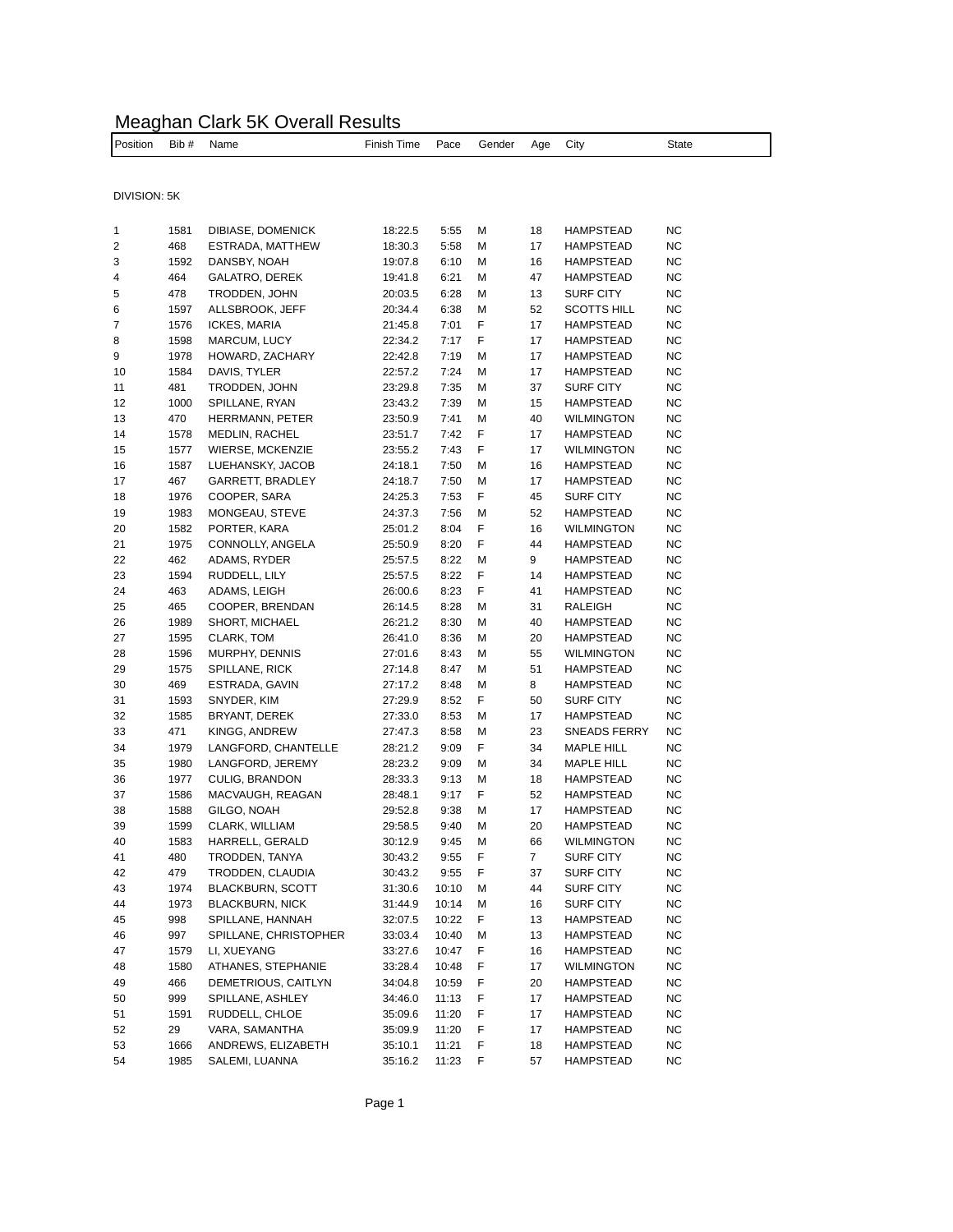## Meaghan Clark 5K Overall Results

| l Position | Bib # | Name                   | Finish Time | Pace  | Gender | Aae | City                | State     |
|------------|-------|------------------------|-------------|-------|--------|-----|---------------------|-----------|
| 55         | 472   | MOORE, DANIEL          | 35:44.5     | 11:32 | M      | 41  | <b>SNEADS FERRY</b> | <b>NC</b> |
| 56         | 1590  | MOORE. JULIANA         | 35:45.0     | 11:32 | - F    | 11  | <b>SNEADS FERRY</b> | <b>NC</b> |
| 57         | 590   | YOPP. LUCY             | 35:49.4     | 11:33 | - F    | 10  | HAMPSTEAD           | <b>NC</b> |
| 58         | 1984  | RIDER-YOPP, REBECCA    | 36:01.5     | 11:37 | - F    | 41  | HAMPSTEAD           | <b>NC</b> |
| 59         | 1986  | <b>SCHIRICK, SUSAN</b> | 36:09.3     | 11:40 | - F    | 57  | LELAND              | <b>NC</b> |
| 60         | 2000  | UMBAUGH, SUZANNE       | 36:09.5     | 11:40 | - F    | 49  | <b>WILMINGTON</b>   | <b>NC</b> |